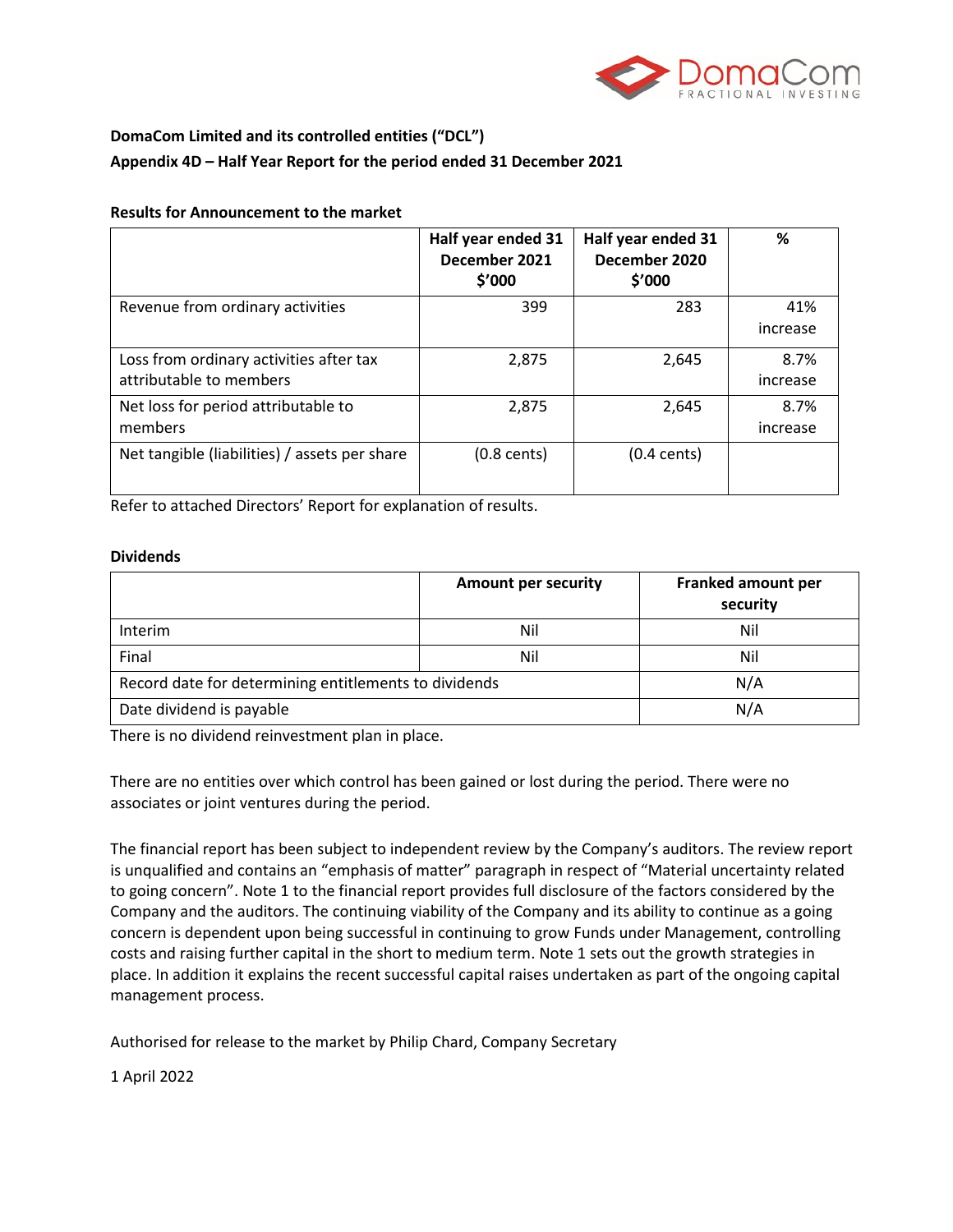DomaCom Limited

Financial report for the half-year ended 31 December 2021

ABN 69 604 384 885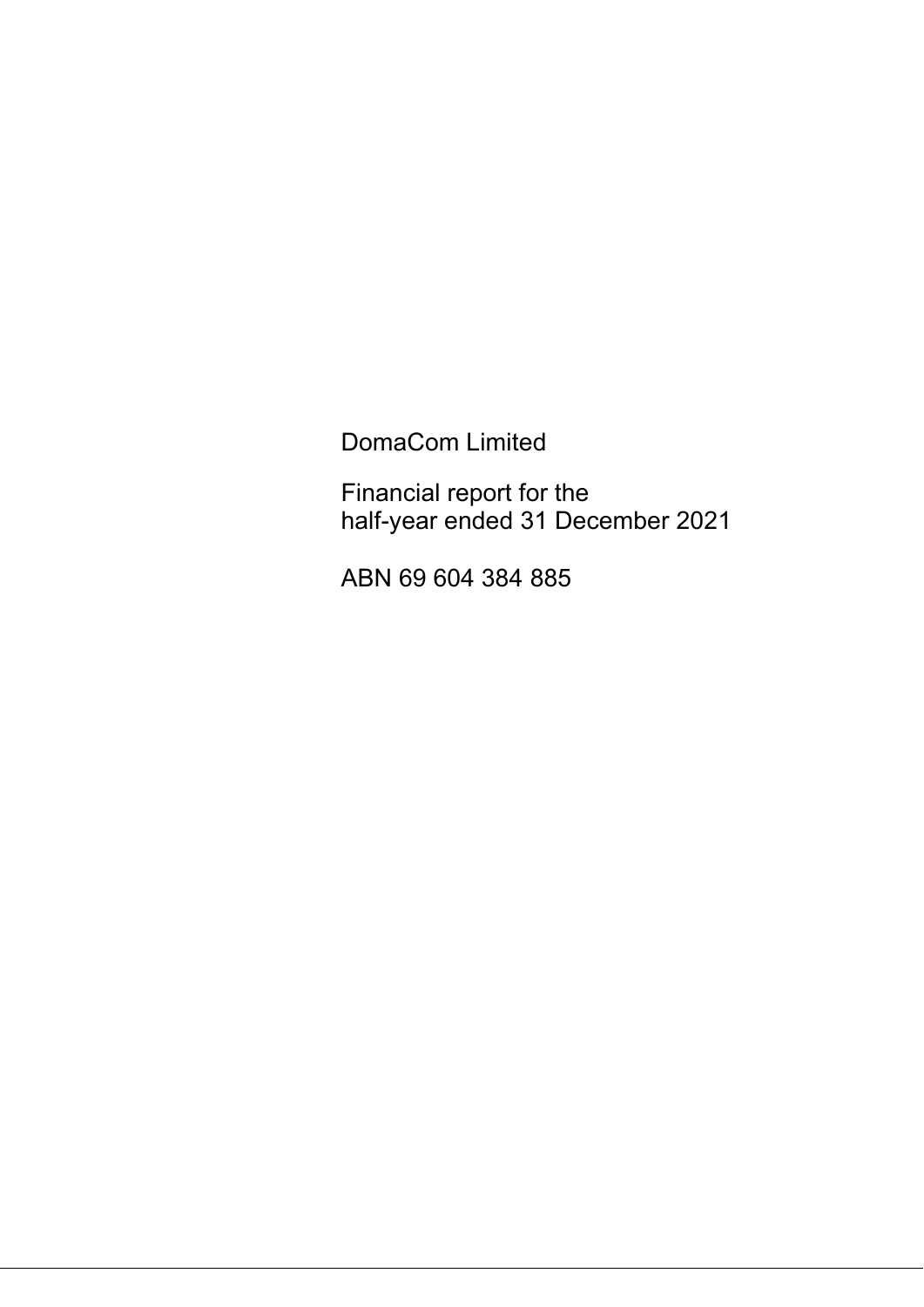## **DIRECTORS' REPORT 31 DECEMBER 2021**

Your directors present their report on DomaCom Limited (the "Company") and its Controlled Entities (the "Group") for the half-year ended 31 December 2021.

#### **Director Details**

The following persons were Directors of DomaCom Limited during and since the end of the financial half-year:

- Mr Grahame D Evans (Chairman and Non-Executive Director)
- Mr David H Archbold (Non-Executive Director) (resigned 24 August 2021)
- Mr Peter C Church OAM (Non-Executive Director) (resigned 24 August 2021)
- Mr George D Paxton (Non-Executive Director)
- Mr Matthew Roberts (Non-Executive Director)
- Mr Hilal Yassine (Non-Executive Director) (appointed 17 March 2021)
- Mr Arthur Naoumidis (CEO and Executive Director)
- Mr Ross A Laidlaw (COO and Executive Director)

#### **Review of operations and financial results**

The operating result of the Group for the half-year ended 31 December 2021 was a loss of \$2.9 million (2020: \$2.6 million loss).

DomaCom derives fee revenue based on the assets under management in the DomaCom Fund. The fee revenue increased to \$393,830 for the six months to 31 December 2021 compared to \$218,823 for the comparable six month period.

The total funds under management as at 31 December 2021 was \$99 million (\$83 million at 30 June 2021). This is represented by 46% held in Property assets, 32% held in loans backed by first registered mortgages and 22% held in cash.

The operating costs include the costs of developing the DomaCom Platform, general staff costs and costs incurred in distributing and marketing the DomaCom products into our distribution channels. DomaCom continues to focus on tightly controlling costs.

The loss per share of \$0.01 (2020: \$0.01 loss per share) has remained stable compared to the prior reporting period.

Capital raising activities undertaken during the period included a private placement of \$2.0 million on 10 November 2021. In addition a Rights Issue on 8 September 2021 with a Shortfall Offer on 2 December 2021 raised \$1.7 million. This additional funding allows DomaCom to continue to develop the DomaCom Platform and provides funding to meet ongoing working capital requirements. In addition, as part of the ongoing capital management strategy, the maturity date of the \$2,950,000 Secured Convertible Note was extended to 1 February 2023. DomaCom was suspended from the ASX in the prior period on 11 May 2021 to allow information to be provided on the ongoing AustAgri transaction. Subsequently the ASX asked that DomaCom remain suspended until the cash reserves had been increased through capital raising. On 1 December 2021 DomaCom made a submission to the ASX for reinstatement to quotation. On 28 January 2022, after a period of consultation, the ASX confirmed that a further capital raise was required before reinstatement can occur. DomaCom has therefore commenced a capital raise of up to \$2.3m at a price of \$0.066 through a placement to sophisticated and professional investors.

It is pleasing to report that throughout this difficult period of being suspended from the ASX DomaCom was still able to grow its Funds Under Management by just under 20% during the six month period to 31 December 2021. This demonstrates the strong belief in the fractional investment model amongst pro-active distribution partners and financial planners.

During this period DomaCom has created over 30 new sub-funds which each hold an individual property. A common theme over the last six months has been the interest in the National Disability Housing Insurance Scheme (NDIS). Our clients have been able to invest into House and Land packages that have been specifically designed for NDIS recipients wishing to move into independent living arrangements with on-site carers. Our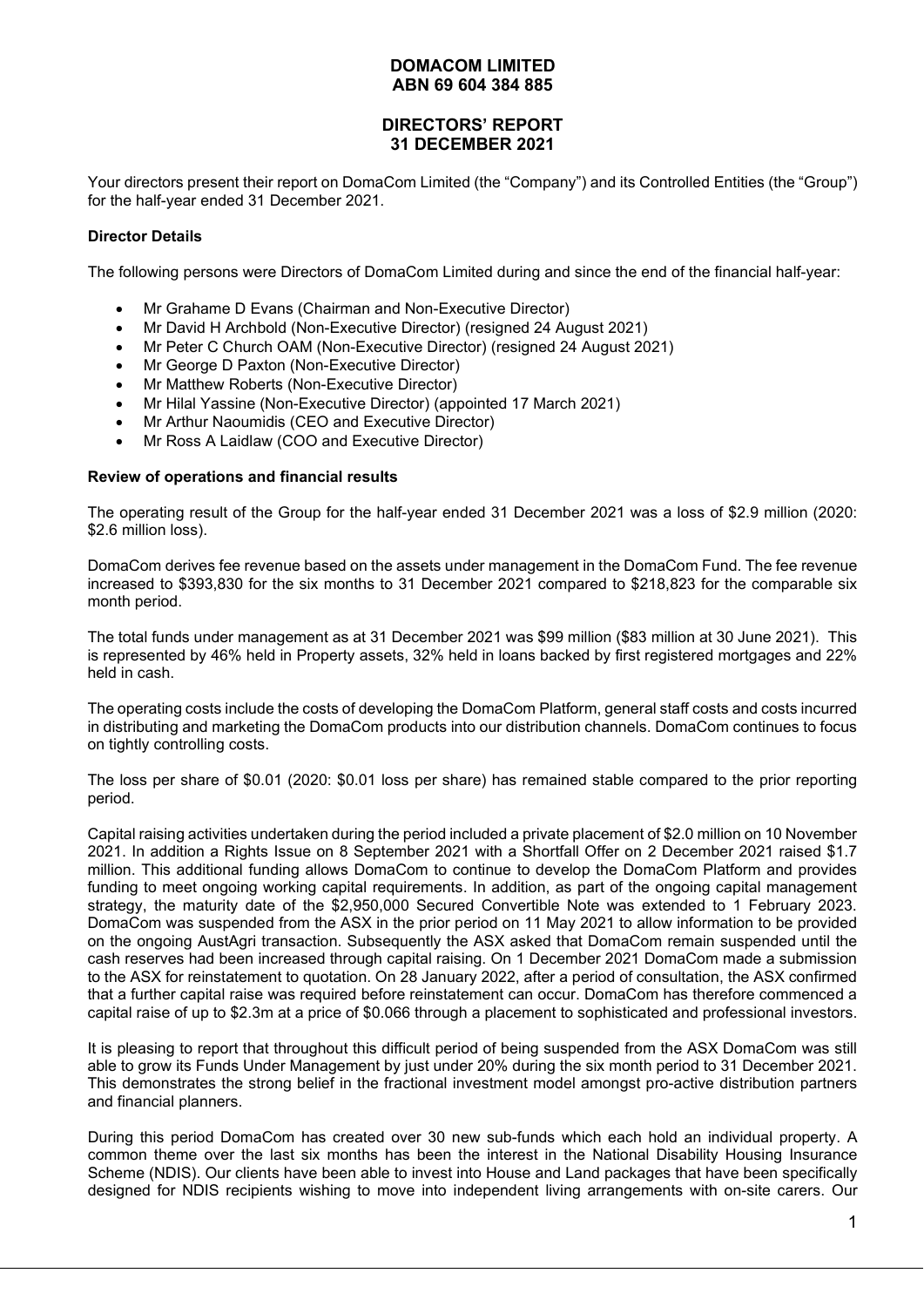## **DIRECTORS' REPORT 31 DECEMBER 2021**

investors have not only supported the increase in the supply of NDIS housing but also will benefit from the expected returns from the income yields generated by the properties.

## **Equity Mortgage**

DomaCom has reported previously that it had entered into an agreement with Crescent Group which will enable it to deliver a Shariah-compliant mortgage product. This will target the Australian Islamic communities who, in accordance with their religion, are prohibited from borrowing money. During the last six months the Equity Mortgage product was approved by the Trustee and is now included in our Product Disclosure Statement. The next step, which we are in the process of approving with the Trustee, is the creation of the Crescent Growth and Income Sub-Funds, which will allow our distribution partner Crescent Group to have a shariah compliant product that they can market to their Australian Islamic clients.

DomaCom continues to innovate and adapt its fractional investment model to meet the demands and needs of its clients. Today DomaCom already fractionalises residential properties, commercial properties, rural properties, and NDIS properties. It also has the ability to fractionalise not only the capital/equity side of the investment but can also fractionalise the debt component. It has also been able to adapt its platform for the growth in the renewable energy sector to provide exposure to this important and growing sector.

#### **AustAgri**

AustAgri subsidiary Global Meat Exports Pty Ltd ("GME") has completed its purchase of the business operations and assets of Cedar Meats. The Revenue Recognition Agreement, under which there was a conditional agreement to onboard AustAgri into a DomaCom Sub-Fund ("Scheme"), had provisions for a termination fee of \$8.5 million plus GST if the Scheme was not implemented within the 30 day deadline provided for in that agreement. The Scheme was not implemented within the 30 day deadline provided for in the Revenue Recognition Agreement. It was DomaCom's position that the termination fee was therefore payable under the Revenue Recognition Agreement and was a debt due and owing to DomaCom. It was on this basis that DomaCom issued an invoice and statutory demand to GME for \$8.5 million plus GST. GME disputed that there was a debt owing by it under the Revenue Recognition Agreement and filed an application in the Supreme Court of Victoria to set aside the statutory demand. The application to set aside the statutory demand was filed on 20 January 2022. The first return of the application was listed in Court for 2 March 2022. However, prior this hearing, DomaCom and GME agreed to mediation that took place on 21 March 2022. On 24 March 2022 DomaCom entered into a Deed of Settlement with GME confirming that it will withdraw the statutory demand and the Supreme Court proceeding brought by GME will be dismissed by consent. Under the Deed of Settlement GME will pay DomaCom \$2.5 million plus GST in installments to be completed by no later than December 2023 (which may be accelerated in certain circumstances). An initial payment to DomaCom of \$500,000 plus GST was received on 31 March 2022.

No revenue has currently been recognised as at 31 December 2021 in relation to the termination fee.

#### **Board Renewal**

As part of a process of Board renewal and as a product of the stage of DomaCom's development, non-Executive Directors Mr David Archbold and Mr Peter Church OAM retired from the Board of DomaCom Limited on 24 August 2021.

#### **COVID-19**

DomaCom has not been significantly impacted operationally by COVID-19. As a cloud based business staff can work effectively from home. Our main target market is the financial planning industry which is generally well placed to interact using online services.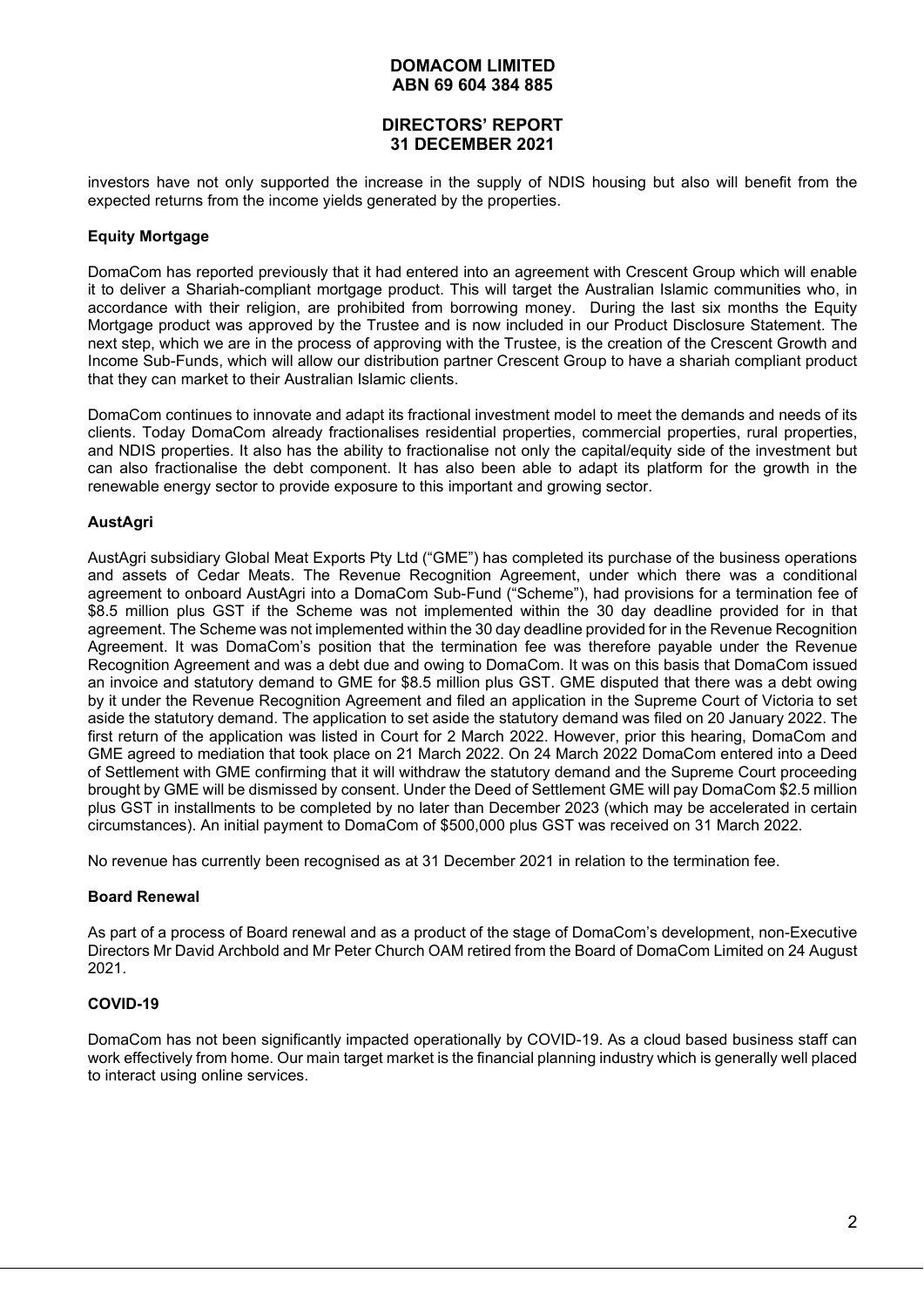## **DIRECTORS' REPORT 31 DECEMBER 2021**

A copy of the Auditor's Independence Declaration as required under s307C of the Corporations Act 2001 is included on page 4 of this financial report and forms part of this Directors' Report.

Signed in accordance with a resolution of the Board of Directors:

**Grahame D Evans** Chairman 1 April 2022

 $\mathscr{B}$ 

**Arthur Naoumidis Director**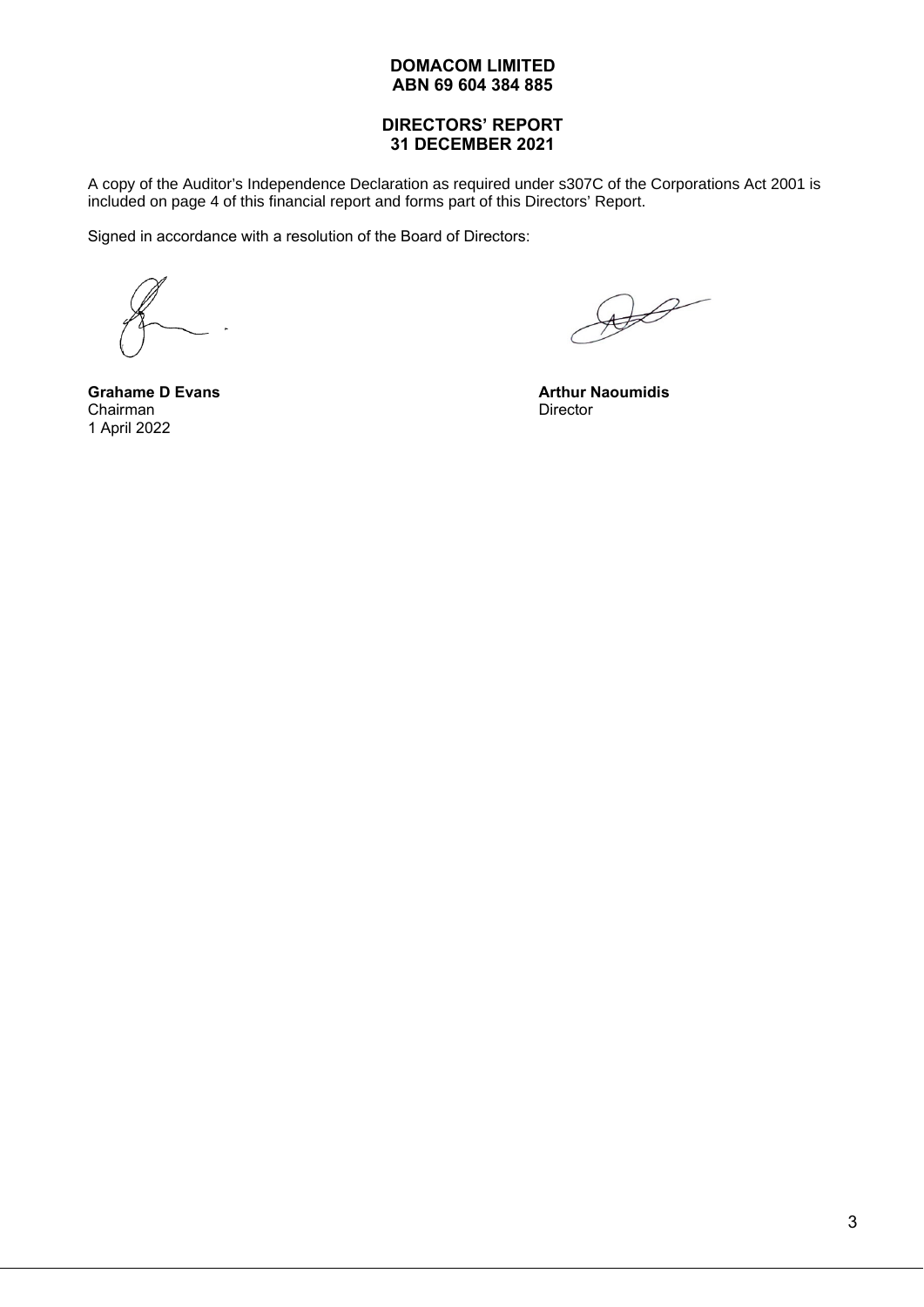

Collins Square, Tower 5 727 Collins Street Melbourne VIC 3008

Correspondence to: GPO Box 4736 Melbourne Victoria 3001

T +61 3 8320 2222 F +61 3 8320 2200 E info.vic@au.gt.com W www.grantthornton.com.au

# **Auditor's Independence Declaration**

To the Directors of DomaCom Limited

In accordance with the requirements of section 307C of the *Corporations Act 2001*, as lead auditor for the review of DomaCom Limited for the half-year ended 31 December 2021, I declare that, to the best of my knowledge and belief, there have been:

a no contraventions of the auditor independence requirements of the *Corporations Act 2001* in relation to the review; and

b no contraventions of any applicable code of professional conduct in relation to the review.

Grant Thornton

Grant Thornton Audit Pty Ltd Chartered Accountants

Juh Mg.

Partner – Audit & Assurance D G NG

Melbourne, 1 April 2022

Grant Thornton Audit Pty Ltd ACN 130 913 594 a subsidiary or related entity of Grant Thornton Australia Ltd ABN 41 127 556 389

'Grant Thornton' refers to the brand under which the Grant Thornton member firms provide assurance, tax and advisory services to their clients and/or refers to one or more member firms, as the context requires. Grant Thornton Australia Ltd is a member firm of Grant Thornton International Ltd (GTIL). GTIL and the member firms are not a worldwide partnership. GTIL and each member firm is a separate legal entity. Services are delivered by the member firms. GTIL does not provide services to clients. GTIL and its member firms are not agents of, and do not obligate one<br>another and are not liable for one another's acts or omissions. In the Australi Grant Thornton Australia Limited.

**www.grantthornton.com.au**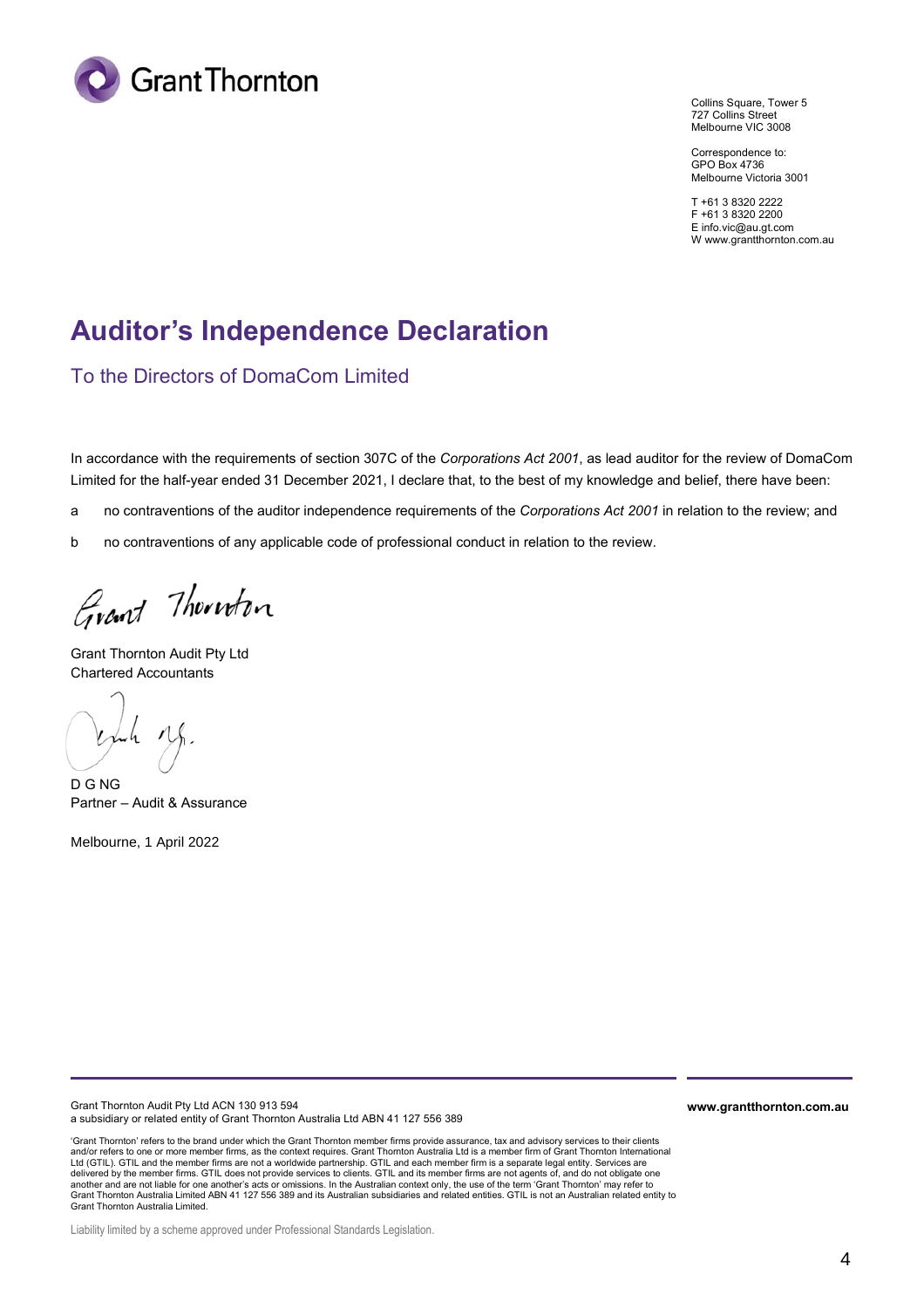## **CONSOLIDATED STATEMENT OF PROFIT OR LOSS AND OTHER COMPREHENSIVE INCOME FOR THE HALF-YEAR ENDED 31 DECEMBER 2021**

|                                                                | 31 December<br>2021 | 31 December<br>2020 |
|----------------------------------------------------------------|---------------------|---------------------|
|                                                                | \$                  | S                   |
| <b>Revenue</b>                                                 |                     |                     |
| <b>Management Fees</b>                                         | 393,830             | 218,823             |
| Interest Income                                                | 504                 | 1,281               |
| Government grant income                                        |                     | 50,000              |
| Other income                                                   | 4,957               | 13,162              |
|                                                                | 399,291             | 283,266             |
| <b>Expenses</b>                                                |                     |                     |
| Employee benefits expenses                                     | (979, 737)          | (1,080,459)         |
| Fund administration                                            | (95, 198)           | (101, 844)          |
| Rent                                                           | (24, 574)           | (34, 574)           |
| Depreciation                                                   | (272, 383)          | (270, 333)          |
| Insurance                                                      | (174, 223)          | (135, 074)          |
| Advertising                                                    | (112, 443)          | (252, 679)          |
| <b>Travel expenses</b>                                         | (2, 439)            | (5,039)             |
| IT expenditure                                                 | (51,050)            | (42,092)            |
| Telephone expenditure                                          | (14, 523)           | (14, 814)           |
| Professional fees                                              | (271, 478)          | (196, 655)          |
| Finance costs                                                  | (670, 383)          | (499, 012)          |
| Cost of modifying convertible notes                            | (258, 651)          |                     |
| Loss on derecognition of convertible notes                     | (83, 826)           |                     |
| <b>Director Fees</b>                                           | (117, 382)          | (121, 535)          |
| Other expenses                                                 | (145, 556)          | (173, 881)          |
| <b>Total Expenses</b>                                          | (3,273,846)         | (2,927,991)         |
| Loss before income tax                                         | (2,874,555)         | (2,644,725)         |
| Income tax expense                                             |                     |                     |
|                                                                |                     |                     |
| Loss for the period                                            | (2,874,555)         | (2,644,725)         |
| Other comprehensive income                                     |                     |                     |
| Items that may be reclassified subsequently to profit and loss |                     |                     |
| Exchange differences on translating foreign operations         | 4,546               | (352)               |
| Other comprehensive income for the period                      | 4,546               | (352)               |
|                                                                |                     |                     |
| Total comprehensive loss for the period                        | (2,870,009)         | (2,645,077)         |
| <b>Earnings per share</b>                                      |                     |                     |
| Basic Loss per share                                           | (0.01)              | (0.01)              |
| Diluted Loss per share                                         | (0.01)              | (0.01)              |
|                                                                |                     |                     |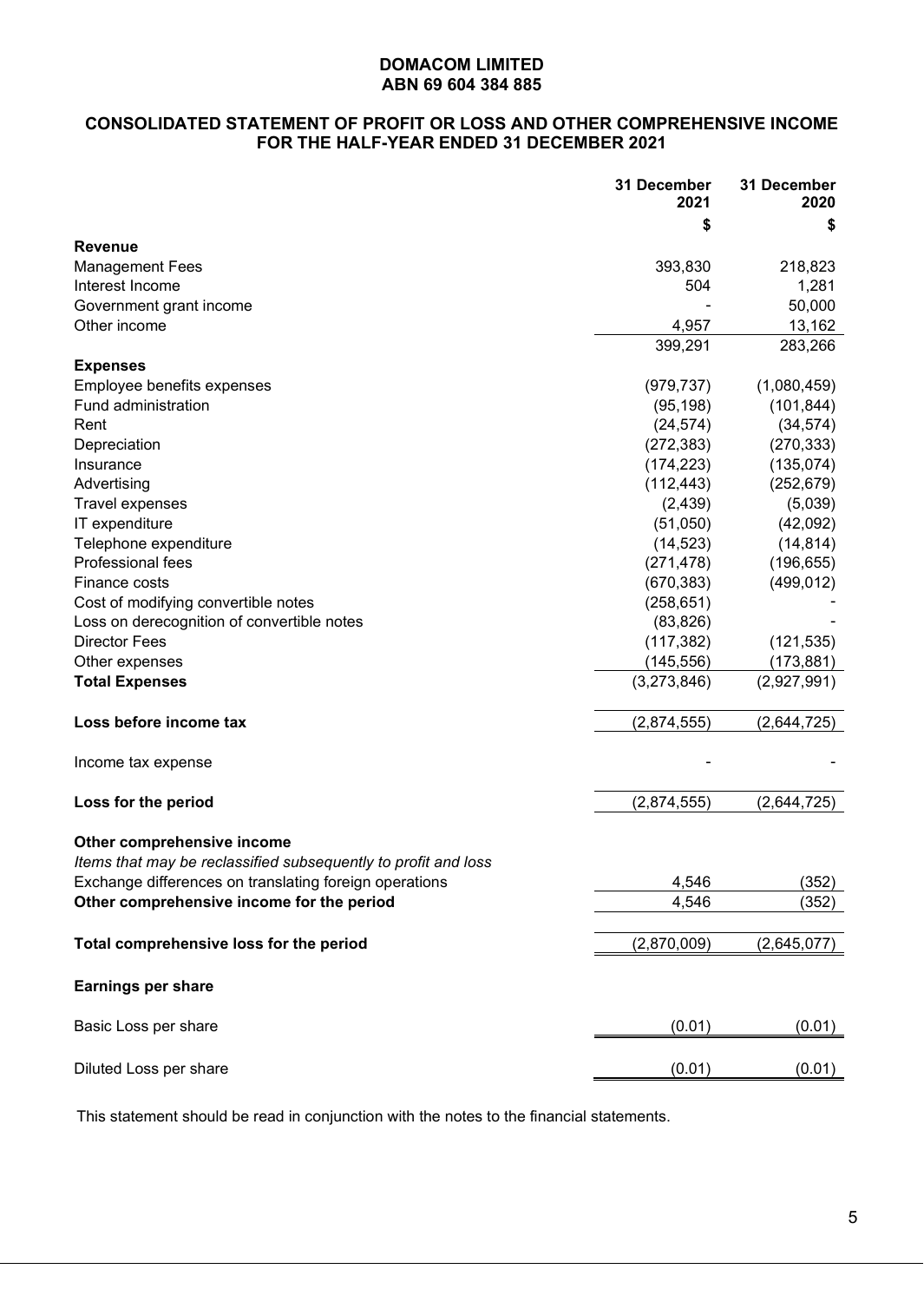## **CONSOLIDATED STATEMENT OF FINANCIAL POSITION AS AT 31 DECEMBER 2021**

|                                      |                | 31 December<br>2021<br>\$ | 30 June<br>2021<br>\$ |
|--------------------------------------|----------------|---------------------------|-----------------------|
| <b>ASSETS</b>                        |                |                           |                       |
| <b>CURRENT ASSETS</b>                |                |                           |                       |
| Cash and cash equivalents            |                | 903,340                   | 353,204               |
| Receivables                          | 3              | 103,317                   | 179,832               |
| Prepayments and other assets         |                | 27,346                    | 494,568               |
| <b>TOTAL CURRENT ASSETS</b>          |                | 1,034,003                 | 1,027,604             |
| <b>NON-CURRENT ASSETS</b>            |                |                           |                       |
| Property, plant and equipment        |                | 4,953                     | 6,671                 |
| Right-of-use asset                   | 4              | 78,975                    | 10,832                |
| Intangible assets                    |                | 1,736,492                 | 1,709,164             |
| Investments                          |                | 32,727                    | 32,978                |
| <b>TOTAL NON-CURRENT ASSETS</b>      |                | 1,853,147                 | 1,759,645             |
|                                      |                |                           |                       |
| <b>TOTAL ASSETS</b>                  |                | 2,887,150                 | 2,787,249             |
| <b>LIABILITIES</b>                   |                |                           |                       |
| <b>CURRENT LIABILITIES</b>           |                |                           |                       |
| Payables                             |                | 417,388                   | 527,068               |
| Provisions                           |                | 344,854                   | 214,756               |
| Lease liabilities                    | 4              | 79,752                    | 11,622                |
| <b>Borrowings</b>                    | 5              | 2,965,029                 | 3,224,648             |
| <b>TOTAL CURRENT LIABILITIES</b>     |                | 3,807,023                 | 3,978,094             |
| <b>NON-CURRENT LIABILITIES</b>       |                |                           |                       |
| Provisions                           |                | 187,120                   | 169,784               |
| <b>TOTAL NON-CURRENT LIABILITIES</b> |                | 187,120                   | 169,784               |
|                                      |                |                           |                       |
| <b>TOTAL LIABILITIES</b>             |                | 3,994,143                 | 4,147,878             |
| <b>NET ASSETS</b>                    |                | (1, 106, 993)             | (1,360,629)           |
| <b>EQUITY</b>                        |                |                           |                       |
| <b>Issued Capital</b>                | 6              | 40,539,606                | 37,562,168            |
| Reserves                             | $\overline{7}$ | 2,114,320                 | 1,963,567             |
| <b>Accumulated Losses</b>            |                | (43,760,919)              | (40, 886, 364)        |
| <b>TOTAL EQUITY</b>                  |                | (1, 106, 993)             | (1,360,629)           |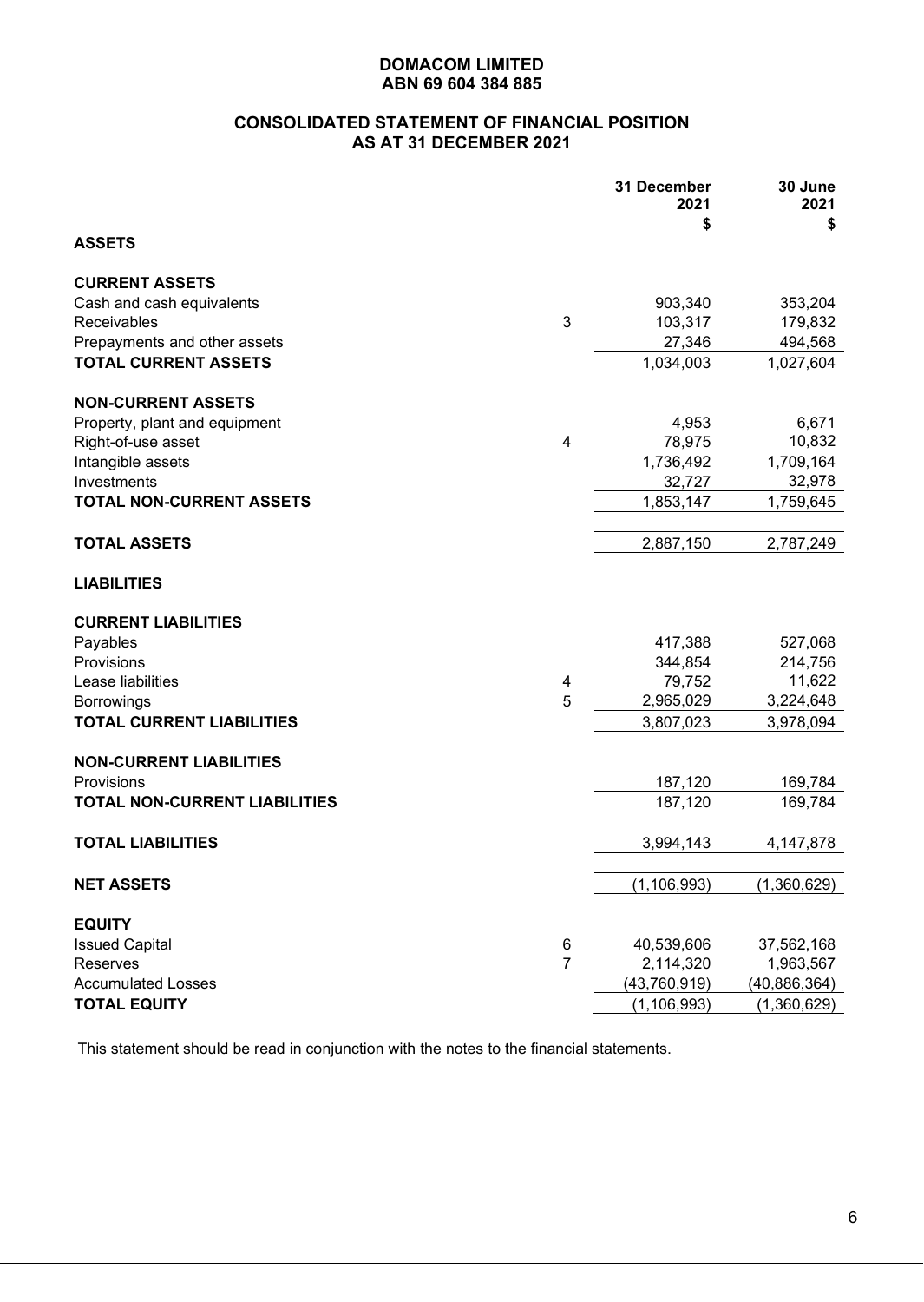# **STATEMENT OF CHANGES IN EQUITY FOR THE HALF-YEAR ENDED 31 DECEMBER 2021**

|                                                                | <b>Issued</b><br><b>Capital</b> | <b>Reserves</b> | <b>Accumulated</b><br>Losses | <b>Total</b>  |
|----------------------------------------------------------------|---------------------------------|-----------------|------------------------------|---------------|
| For the half-year ended 31<br>December 2021                    | \$                              | \$              | \$                           | \$            |
| Opening balance at 1 July 2021                                 | 37,562,168                      | 1,963,567       | (40, 886, 364)               | (1,360,629)   |
| Issue of share capital after capital<br>raising costs          | 2,977,438                       |                 |                              | 2,977,438     |
| Convertible Notes Extension of<br><b>Maturity Date</b>         |                                 | 146,207         |                              | 146,207       |
| <b>Transactions with owners recorded</b><br>directly in equity | 2,977,438                       | 146,207         |                              | 3,123,645     |
| Loss for the period to 31 December<br>2021                     |                                 |                 | (2,874,555)                  | (2,874,555)   |
| Other comprehensive income                                     |                                 | 4,546           |                              | 4,546         |
| Total comprehensive income for the<br>period                   |                                 | 4,546           | (2,874,555)                  | (2,870,009)   |
| <b>Balance at 31 December 2021</b>                             | 40,539,606                      | 2,114,320       | (43, 760, 919)               | (1, 106, 993) |
|                                                                | <b>Issued</b><br><b>Capital</b> | <b>Reserves</b> | Accumulated<br><b>Losses</b> | <b>Total</b>  |
| For the half-year ended 31<br>December 2020                    | \$                              | \$              | \$                           | \$            |
| Opening balance at 1 July 2020                                 | 33,556,078                      | 2,031,363       | (35,863,807)                 | (276, 366)    |
| Issue of share capital after capital<br>raising costs          | 3,403,638                       |                 |                              | 3,403,638     |
| Exercise of performance rights issued<br>in prior periods      | 67,452                          | (67, 452)       |                              |               |
| <b>Transactions with owners recorded</b><br>directly in equity | 3,471,090                       | (67, 452)       |                              | 3,403,638     |
| Loss for the period to 31 December<br>2020                     |                                 |                 | (2,644,725)                  | (2,644,725)   |
| Other comprehensive income                                     |                                 | (352)           |                              | (352)         |
| Total comprehensive income for the<br>period                   |                                 | (352)           | (2,644,725)                  | (2,645,077)   |
|                                                                |                                 |                 |                              |               |
| <b>Balance at 31 December 2020</b>                             | 37,027,168                      | 1,963,559       | (38, 508, 532)               | 482,195       |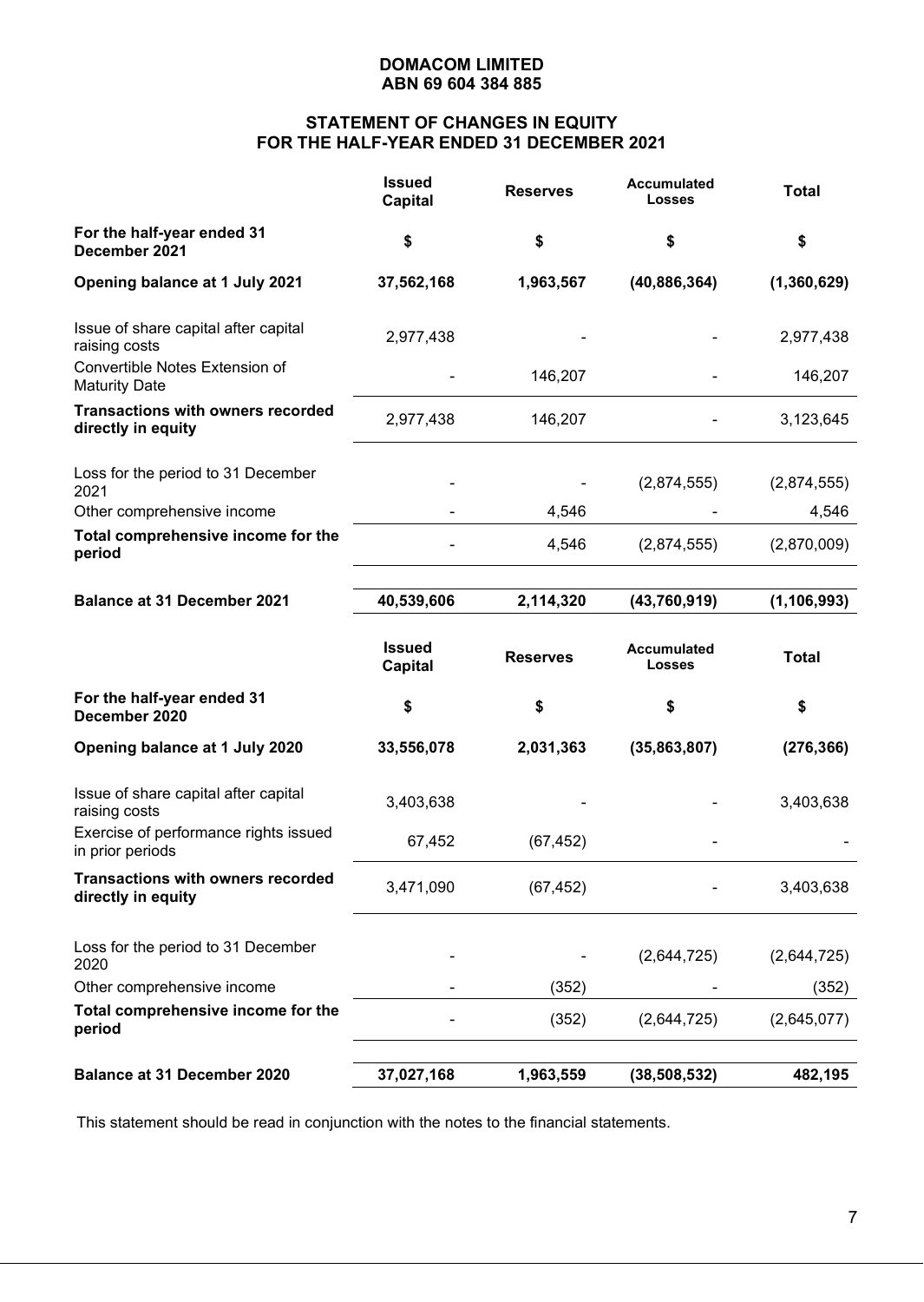## **CONSOLIDATED STATEMENT OF CASH FLOWS FOR THE HALF-YEAR ENDED 31 DECEMBER 2021**

|                                                       | 31 December<br>2021 | 31 December<br>2020 |
|-------------------------------------------------------|---------------------|---------------------|
|                                                       | \$                  | S                   |
| <b>CASH FLOWS FROM OPERATING ACTIVITIES</b>           |                     |                     |
| Receipts from customers                               | 399,038             | 218,823             |
| Payments to suppliers and employees                   | (1,795,012)         | (2, 299, 567)       |
| <b>Government Grant Received</b>                      |                     | 100,000             |
| Finance costs                                         | (257, 930)          | (263, 431)          |
| Net cash used in operating activities                 | (1,653,904)         | (2, 244, 175)       |
| <b>CASH FLOWS FROM INVESTING ACTIVITIES</b>           |                     |                     |
| Payments for plant and equipment                      |                     | (1, 363)            |
| Payments for intangible assets                        | (230, 750)          | (155, 308)          |
| Payment for investment                                |                     | (3,503)             |
| Amounts advanced to related parties                   | 29,535              | (5,204)             |
| <b>Interest Received</b>                              | 504                 | 1,281               |
| Net cash used in investing activities                 | (200, 711)          | (164, 097)          |
| <b>CASH FLOWS FROM FINANCING ACTIVITIES</b>           |                     |                     |
| Proceeds from share issue after capital raising costs | 2,977,438           | 3,403,638           |
| Repayment of convertible notes                        | (502, 504)          |                     |
| Repayment of lease liabilities                        | (70, 194)           | (64,189)            |
| Net cash provided by financing activities             | 2,404,740           | 3,339,449           |
| Net increase/(decrease) in cash and cash equivalents  | 550,125             | 931,177             |
| Cash and cash equivalents at the beginning of period  | 353,204             | 1,453,970           |
| Net foreign exchange difference                       | 11                  | (352)               |
| Cash and cash equivalents at the end of period        | 903,340             | 2,384,795           |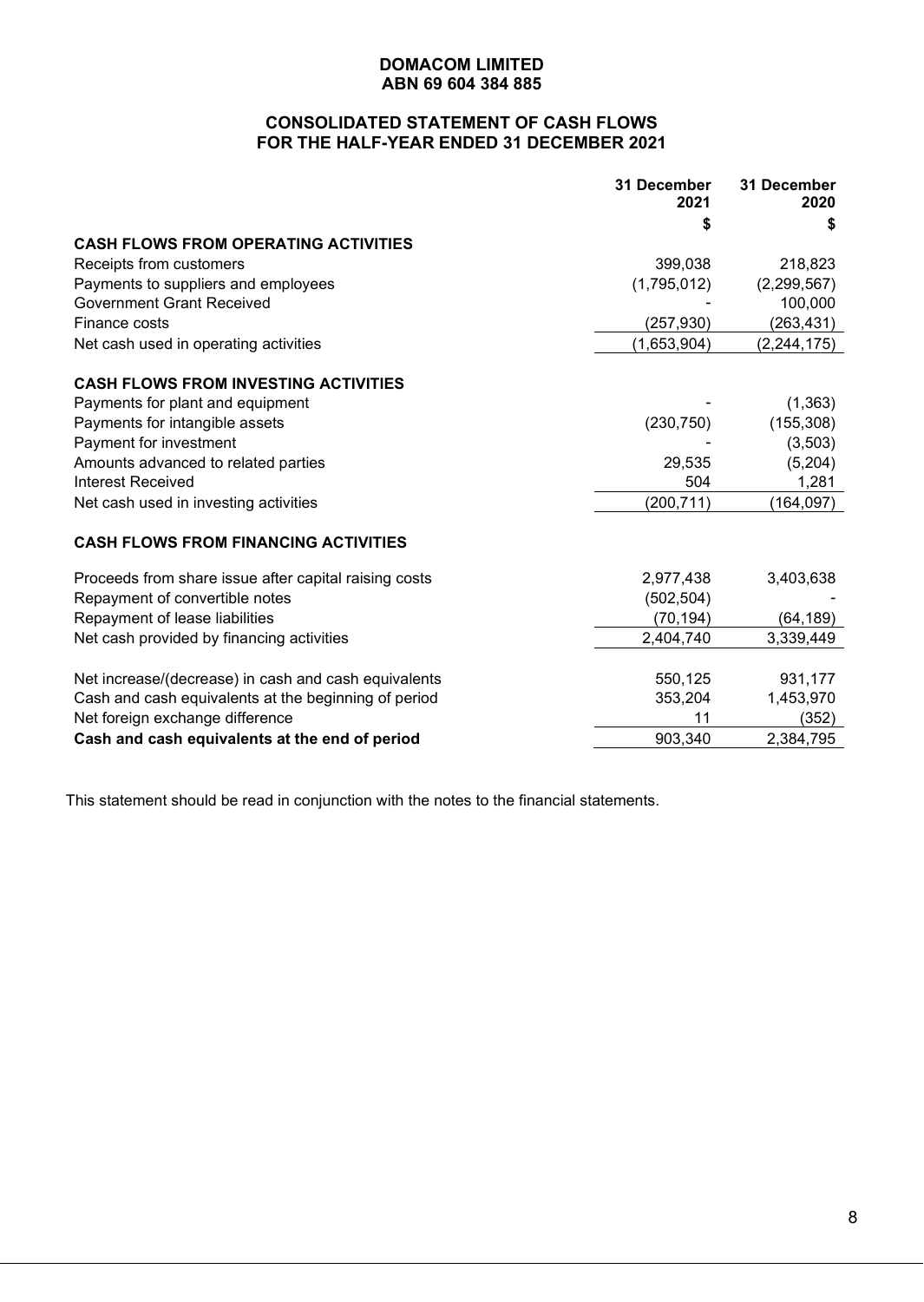## **NOTES TO THE FINANCIAL STATEMENTS FOR THE HALF-YEAR ENDED 31 DECEMBER 2021**

#### **NOTE 1: GENERAL INFORMATION AND BASIS OF PREPARATION**

The condensed interim consolidated financial statements ('the interim financial statements') of the Group are for the six (6) months ended 31 December 2021 and are presented in Australian Dollars (\$AUD), which is the functional currency of the Parent Company. These interim financial statements have been prepared in accordance with the requirements of the Corporations Act 2001 and AASB 134 Interim Financial Reporting. They do not include all of the information required in annual financial statements in accordance with Australian Accounting Standards, and should be read in conjunction with the consolidated financial statements of the Group for the year ended 30 June 2021 and any public announcements made by the Group during the half-year in accordance with continuous disclosure requirements arising under the Australian Securities Exchange Listing Rules and the Corporations Act 2001.

## **Going Concern basis of accounting**

As a developing business the Group has experienced a loss of \$2,874,555 for the half-year ended 31 December 2021. The Group had negative net working capital of \$2,773,020 at 31 December 2021 and a net liability position of \$1,106,993.

The Company is currently solvent as it is able to pay its liabilities as they fall due. The net liability position is largely driven by the Thundering Herd Secured Notes that have a maturity date of 1 February 2023. They are currently classified as current liabilities due to one of the conditions of extending their maturity date being readmission to quotation by the ASX. DomaCom has entered into an agreement on 31 January 2022 with the Secured Noteholders that has currently waived this condition until 30 April 2022. However, until readmission occurs, the waiver condition is extended beyond 12 months or the Secured Notes are renegotiated or repaid, the notes will continue to be classified as current liabilities.

The continuing viability of the Group and its ability to continue as a going concern and remain solvent is dependent upon the Group increasing fee revenue through growing Funds under Management ("FUM") within the DomaCom Fund and through undertaking additional capital raising activities as part of ongoing capital management.

DomaCom has a proven record of raising capital and believes it is reasonable to expect that further capital will be raised as required. Capital raising activities undertaken during the period included a private placement of \$2.0 million on 10 November 2021. In addition a Rights Issue on 8 September 2021 with a Shortfall Offer on 2 December 2021 raised \$1.7 million. DomaCom has commenced a capital raise of up to \$2.3m at a price of \$0.066 through a placement to sophisticated and professional investors.

DomaCom entered into a Deed of Settlement on 24 March 2022 with Global Meat Exports Pty Ltd ("GME") that sets out the settlement terms agreed as a result of AustAgri not being onboarded onto the DomaCom Platform. The terms include GME paying DomaCom \$2.5 million plus GST in instalments to be completed by no later than December 2023 (which may be accelerated in certain circumstances). An initial payment to DomaCom of \$500,000 plus GST was received on 31 March 2022.

If these matters are not or had not been achieved, there may be material uncertainty as to whether the Group continues as a going concern and remains solvent and, therefore, whether it will realise its assets and settle its liabilities in the normal course of business and at the amounts stated in the financial report. The Directors believe that the Group will be able to continue to access sufficient sources of funds if required and will continue to implement cost control measures if required, and therefore are satisfied that the Group will continue as a going concern. Accordingly, the financial report has been prepared on a going concern basis. No adjustments have been made to the financial report relating to the recoverability and classification of the asset carrying amounts or the amount and classification of liabilities that might be necessary should the Group not continue as a going concern.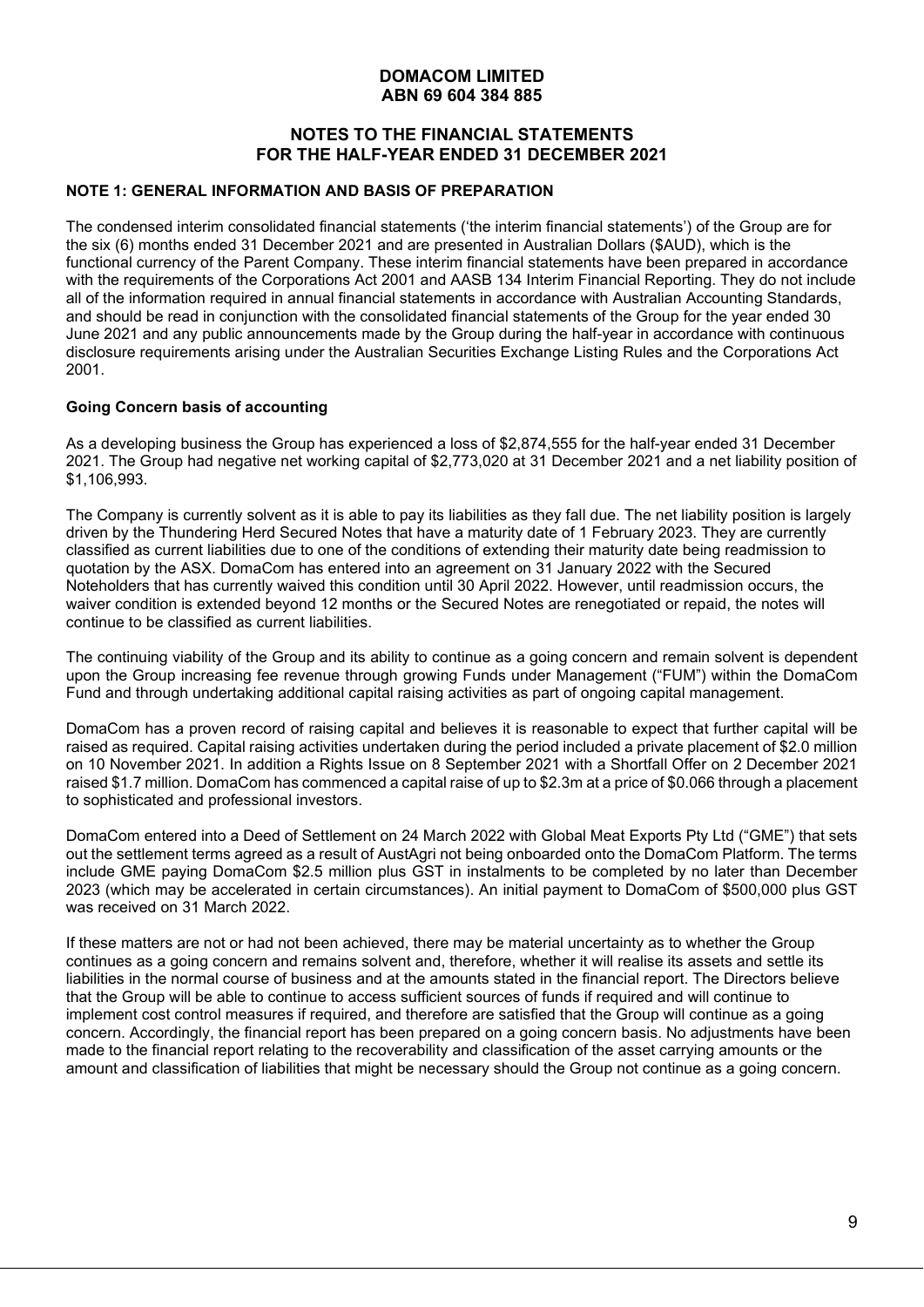## **NOTES TO THE FINANCIAL STATEMENTS FOR THE HALF-YEAR ENDED 31 DECEMBER 2021**

#### **NOTE 1: GENERAL INFORMATION AND BASIS OF PREPARATION (CONTINUED)**

#### **New accounting standards adopted**

The Group has adopted all of the new and revised Standards and Interpretations issued by the Australian Accounting Standards Board (the AASB) that are relevant to its operations and effective for the current half-year. Their adoption has had no material impact on the disclosures and/or amounts reported in these financial statements.

#### **NOTE 2: SIGNIFICANT ACCOUNTING POLICIES**

The interim financial statements have been prepared in accordance with the same accounting policies adopted in the Group's last annual financial statements for the year ended 30 June 2021.

Financial information reported internally used for the allocation of resources and assessing performance is currently presented without reference to segments. Therefore profit and loss, revenues and expenses and assets and liabilities have been presented without segmentation.

The accounting policies have been applied consistently throughout the Group for the purposes of preparation of these interim financial statements.

|                                       | 31 December<br>2021 | 30 June<br>2021 |
|---------------------------------------|---------------------|-----------------|
| <b>NOTE 3: RECEIVABLES</b>            | \$                  |                 |
| <b>CURRENT</b>                        |                     |                 |
| Amounts receivable from related party | 85,652              | 115,187         |
| Other debtors                         | 17.665              | 64,645          |
|                                       | 103,317             | 179,832         |

DomaCom Australia operates the DomaCom Fund. The DomaCom Fund is a separate legal entity with separate investors. It is designated a related party as DomaCom Australia is the Investment Manager. As part of setting up sub-Funds within the DomaCom Fund, DomaCom Australia has paid a limited number of supplier invoices totalling \$85,652. These amounts will be reimbursed once the sub-Funds are fully established.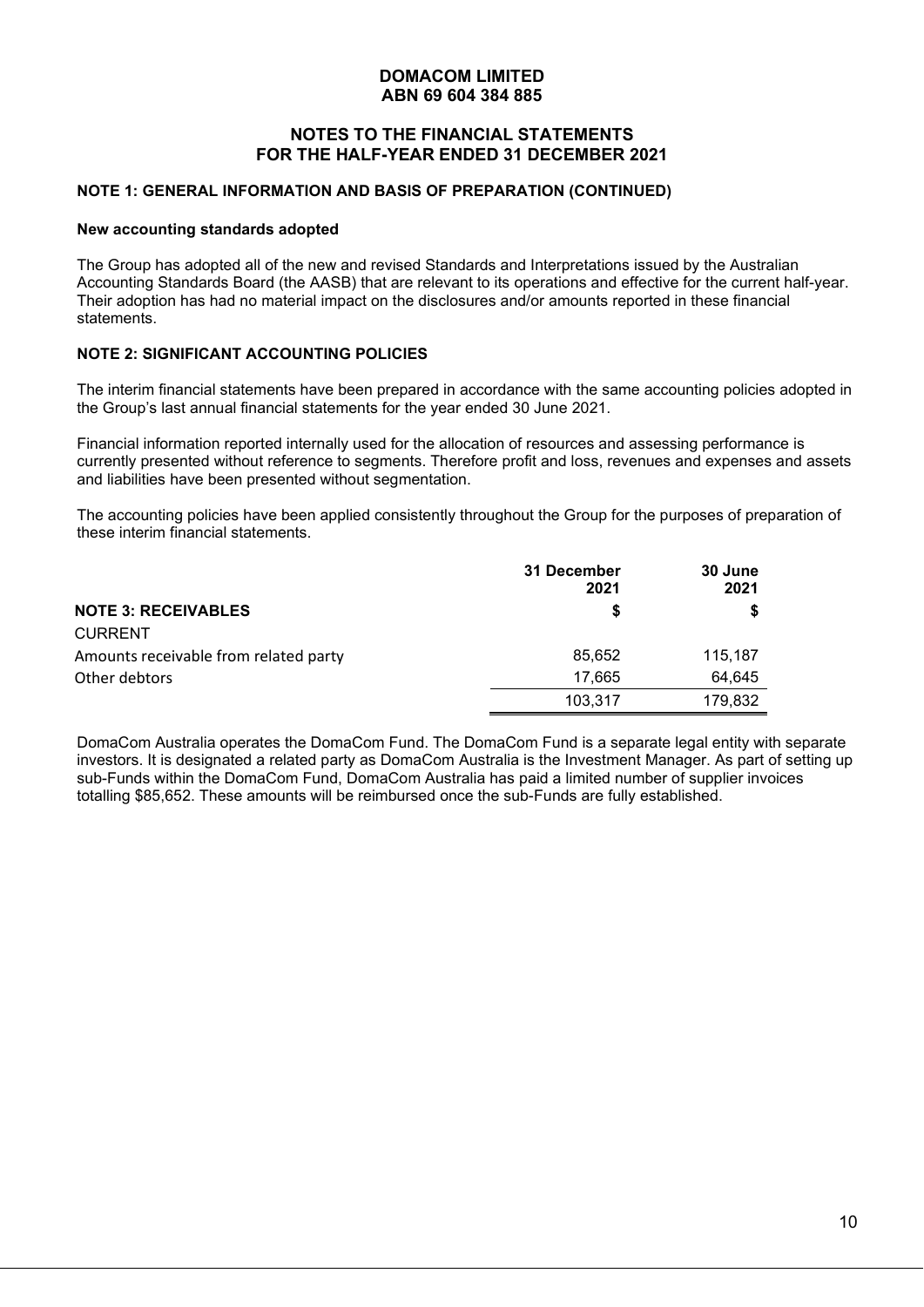## **NOTES TO THE FINANCIAL STATEMENTS FOR THE HALF-YEAR ENDED 31 DECEMBER 2021**

#### **NOTE 4: LEASES**

The lease liability presented in the statement of financial position is for an office lease and is classified as current with an expiry date of 31 July 2022. The remaining minimum lease payments are \$81,893. After finance charges of \$2,141 the lease liability recognised is \$79,752.

The Group has elected not to recognise a lease liability for short term leases (leases with an expected term of 12 months or less) or for leases of low value assets. Payments made under such leases are expensed on a straightline basis. The expense relating to payments not included in the measurement of a lease liability is \$24,574.

|                                    | 31 December<br>2021 | 30 June<br>2021 |  |
|------------------------------------|---------------------|-----------------|--|
| <b>NOTE 5: BORROWINGS</b>          | S                   | \$              |  |
| <b>CURRENT</b>                     |                     |                 |  |
| <b>Unsecured Convertible Notes</b> | 543.238             | 566,174         |  |
| Secured Convertible Notes          | 2,421,791           | 2,658,474       |  |
|                                    | 2,965,029           | 3,224,648       |  |

| Six months to 31 December 2021               | <b>Unsecured</b><br><b>Convertible</b><br>Notes $(\$)$ | <b>Unsecured</b><br><b>Convertible</b><br>Notes $(\$)$ | <b>Secured</b><br><b>Convertible</b><br>Notes $(\$)$ | Total (\$) |
|----------------------------------------------|--------------------------------------------------------|--------------------------------------------------------|------------------------------------------------------|------------|
| Opening balance at 1 July 2021               | 566,174                                                |                                                        | 2,658,474                                            | 3,224,648  |
| Derecognition of convertible security        | (650,000)                                              |                                                        |                                                      | (650,000)  |
| Loss on derecognition of convertible notes   | 83,826                                                 |                                                        |                                                      | 83,826     |
| Issue of notes                               |                                                        | 650,000                                                |                                                      | 650,000    |
| Equity component of convertible notes issued | ۰                                                      | (146, 207)                                             |                                                      | (146, 207) |
| Payments made to modify convertible notes    |                                                        |                                                        | (733, 226)                                           | (733, 226) |
| Cost of modifying convertible notes          |                                                        |                                                        | 258,651                                              | 258,651    |
| Interest expense and payments                |                                                        | 39,445                                                 | 237,892                                              | 277,337    |
| Closing balance as at 31 December 2021       |                                                        | 543,238                                                | 2,421,791                                            | 2,965,029  |
| Six months to 31 December 2020               | <b>Unsecured</b><br><b>Convertible</b><br>Notes $(\$)$ | <b>Unsecured</b><br><b>Convertible</b><br>Notes $(\$)$ | <b>Secured</b><br><b>Convertible</b><br>Notes $(\$)$ | Total (\$) |
| Opening balance at 1 July 2020               | 456,603                                                |                                                        | 2,248,077                                            | 2,704,680  |
| Interest expense and payments                | 49,906                                                 |                                                        | 185,945                                              | 235,851    |
| Closing balance as at 31 December 2020       | 506,509                                                |                                                        | 2,434,022                                            | 2,940,531  |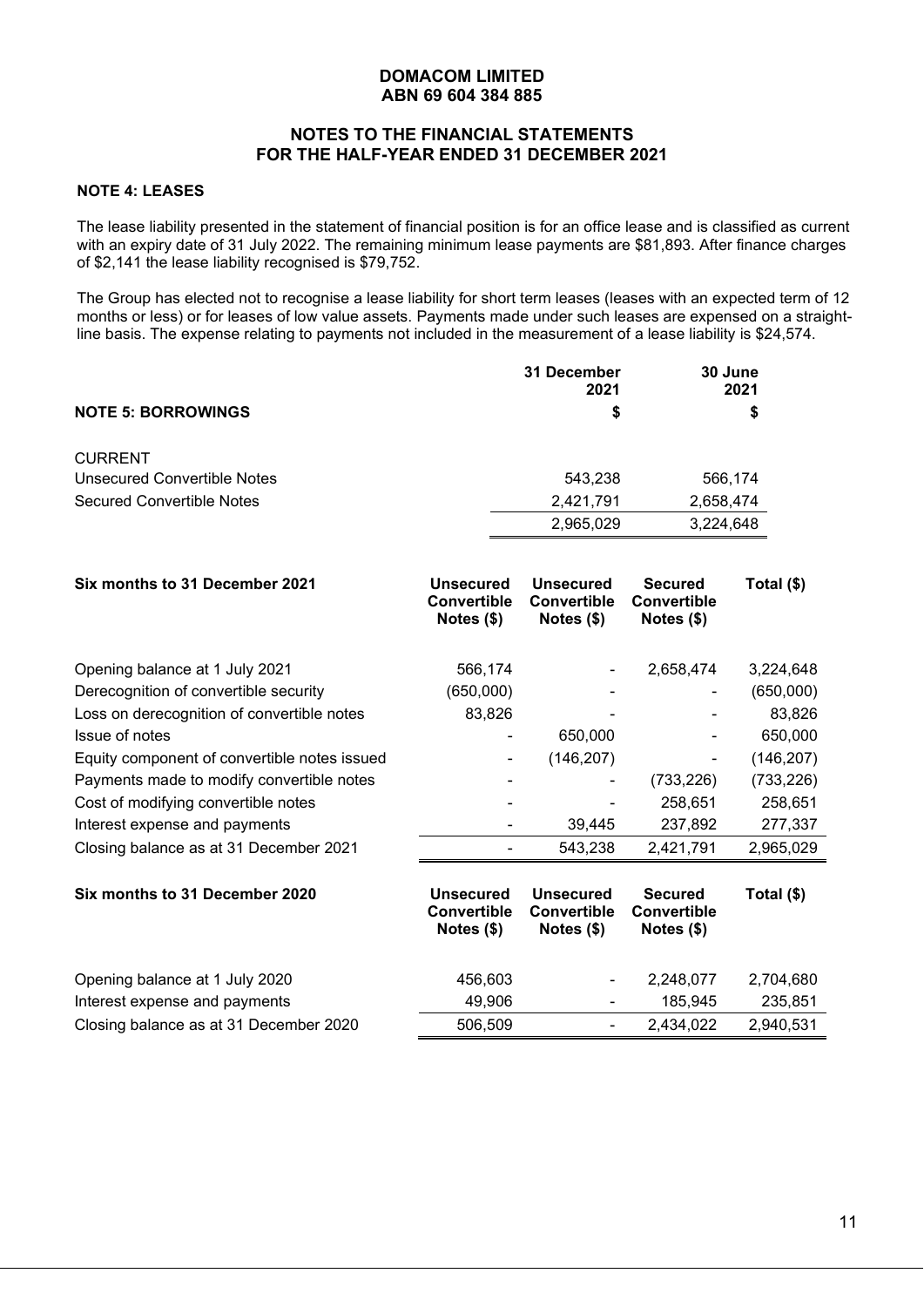## **NOTES TO THE FINANCIAL STATEMENTS FOR THE HALF-YEAR ENDED 31 DECEMBER 2021**

#### **NOTE 5: BORROWINGS (CONTINUED)**

#### Unsecured Convertible Notes

650,000 Unsecured Convertible Notes were recognised on 18 May 2020 with an annual coupon of 10% payable quarterly in arrears. The holder of each note had the right to convert into one share at a conversion price of \$0.10 up to 25 January 2022. The notes were accounted for partly as debt and partly as equity.

#### Unsecured Convertible Notes (Dereognition)

The 650,000 Unsecured Convertible Notes were subject to a significant amendment and as a result were derecognised on 22 July 2021 resulting in a loss on derecognition of \$83,826. The Unsecured Noteholders have entered into a sub-ordination agreement such that they will not be repaid before the Secured Convertible Noteholders. As a result of the amendment to the maturity date of the Secure Convertible Notes, the effective maturity date of the Unsecured Convertible Notes was also extended to 1 February 2023.

650,000 Unsecured Convertible Notes were re-recognised on 22 July 2021 with the same annual coupon of 10% payable quarterly in arrears. The holder of each note has the right to convert into one share at the same conversion price of \$0.10 up 1 February 2023. The notes have been accounted for partly as debt and partly as equity.

#### Secured Convertible Notes

2,950,000 Secured Convertible Notes were recognised on 18 May 2020 with an annual coupon of 15% payable quarterly in arrears. The holder of each note had the right to convert into one share at a conversion price of \$0.10 up to 7 December 2021. The notes were accounted for partly as debt and partly as equity.

#### Secured Convertible Notes (Modifications)

Modifications were made on 22 July 2021 to the Secured Convertible Notes to extend the maturity date to 1 July 2022 and amend the exercise price to \$0.06551. An additional modification was made effective 22 December 2021 to further extend the maturity date to 1 February 2023.

The modifications are not considered substantial for accounting purposes. Payments have been made and amounts accrued for \$733,226 for the modifications. The revised future payments have been discounted at the existing effective interest rate and the change to the carrying value of the Secured Convertible Notes of \$258,651 has been recognised to Profit and Loss.

The Secured Convertible Notes are classified as Current at 31 December 2021. Although the revised maturity date is 1 February 2023, the condition precedent of the Company being relisted on the ASX has yet to be met meaning that unless waived the noteholders have the right to require repayment. Currently a waiver is in place until 30 April 2022 in respect of the condition precedent of being relisted.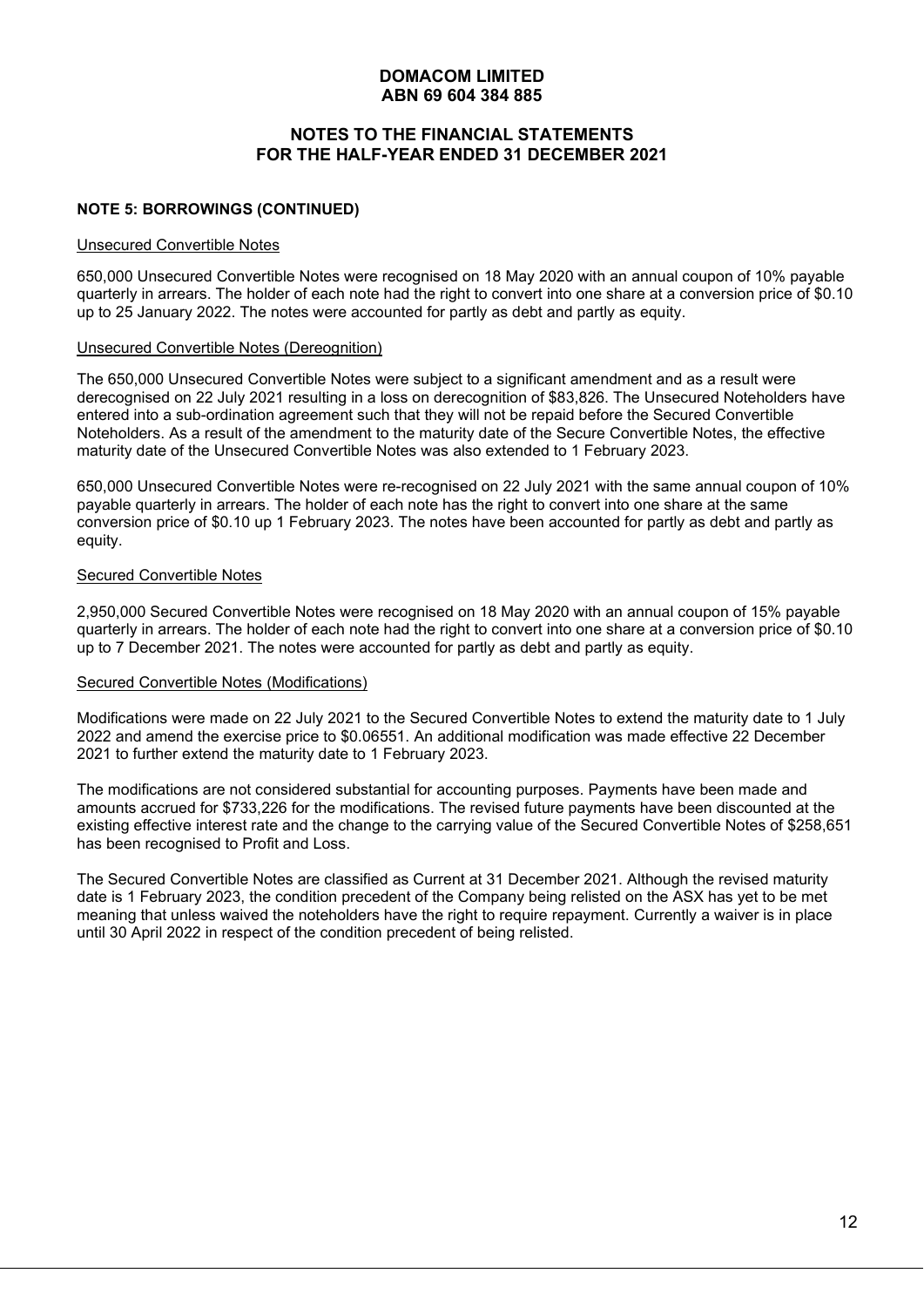# **NOTES TO THE FINANCIAL STATEMENTS FOR THE HALF-YEAR ENDED 31 DECEMBER 2021**

|                                                     | 31 December<br>2021 | 31 December<br>2020 |
|-----------------------------------------------------|---------------------|---------------------|
|                                                     | S                   | S                   |
| <b>NOTE 6: ISSUED CAPITAL</b>                       |                     |                     |
| Ordinary shares fully paid                          | 40,539,606          | 37,027,168          |
|                                                     | 40,539,606          | 37,027,168          |
| <b>Ordinary shares</b>                              |                     |                     |
|                                                     | No.                 | \$                  |
| Six months to 31 December 2021                      |                     |                     |
| Opening balance at 1 July 2021                      | 305,793,814         | 37,562,168          |
| Ordinary shares fully paid issued during the period | 55,855,401          | 3,109,074           |
| Share issue cost                                    |                     | (131, 636)          |
| Closing balance as at 31 December 2021              | 361,649,215         | 40,539,606          |
| Six months to 31 December 2020                      |                     |                     |
| Opening balance at 1 July 2020                      | 245,068,527         | 33,556,078          |
| Ordinary shares fully paid issued during the period | 60,725,287          | 3,667,450           |
| Share issue cost                                    |                     | (196, 360)          |
| Closing balance as at 31 December 2020              | 305,793,814         | 37,027,168          |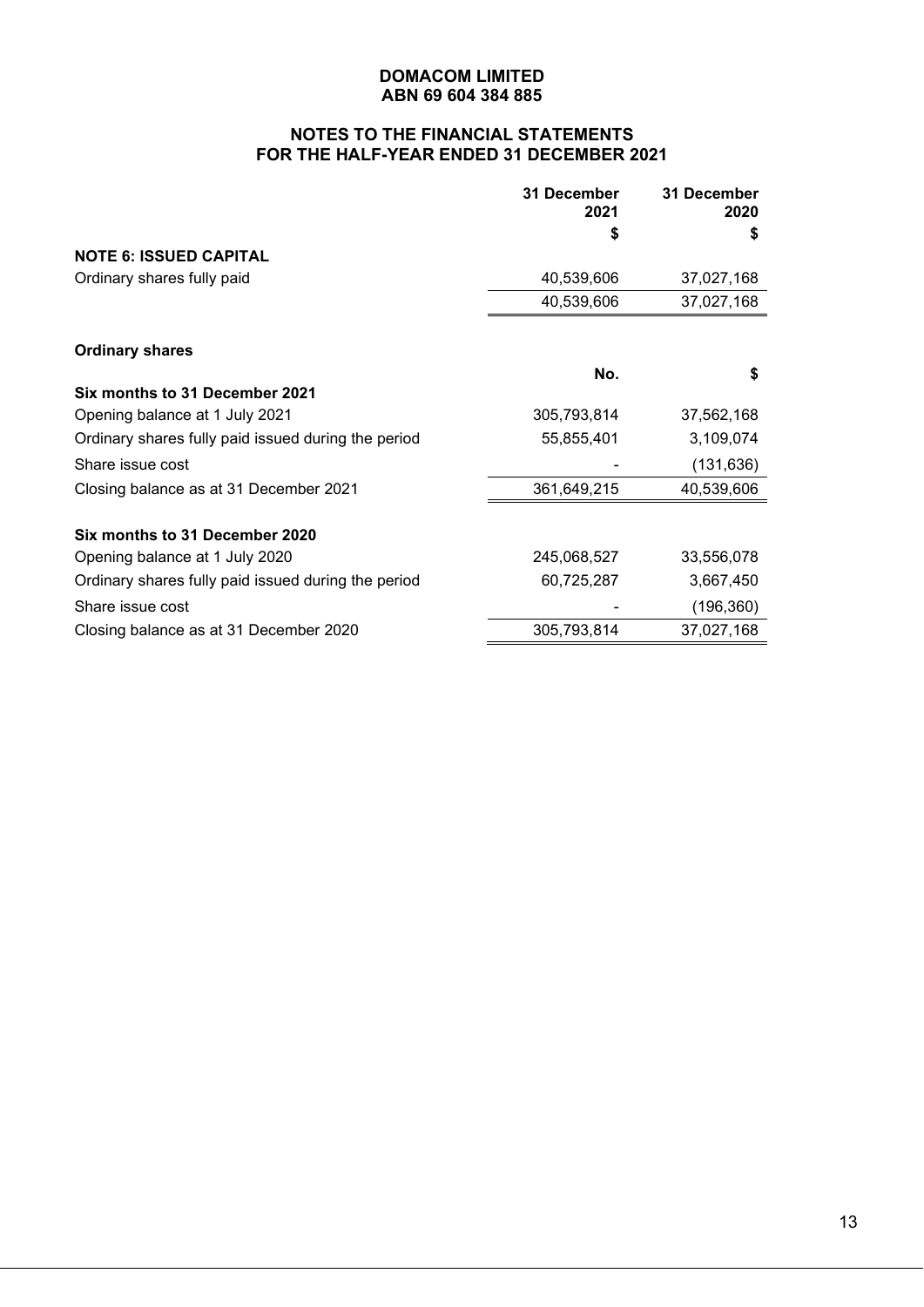# **NOTES TO THE FINANCIAL STATEMENTS FOR THE HALF-YEAR ENDED 31 DECEMBER 2021**

|                                      | 31 December<br>2021 | 31 December<br>2020 |
|--------------------------------------|---------------------|---------------------|
|                                      | \$                  |                     |
| <b>NOTE 7: RESERVES</b>              |                     |                     |
| Share based payment reserve          | 249.600             | 249,600             |
| Foreign Currency Translation Reserve | 13,344              | 8,790               |
| <b>Equity Convertible Note</b>       | 1,369,081           | 1,222,874           |
| <b>Equity Option Reserve</b>         | 482,295             | 482,295             |
|                                      | 2,114,320           | 1,963,559           |

| Six months to 31<br>December 2021                             | Share based<br>payment<br>reserve $(\$)$ | Equity<br>Compensation<br>Reserve (\$) | Foreign<br>Currency<br>Translation<br>Reserve (\$) | Equity<br>Convertible<br>Note $(\$)$ | <b>Equity Option</b><br>Reserve (\$) |
|---------------------------------------------------------------|------------------------------------------|----------------------------------------|----------------------------------------------------|--------------------------------------|--------------------------------------|
| Opening balance at 1<br><b>July 2021</b>                      | 249,600                                  |                                        | 8,798                                              | 1,222,874                            | 482,295                              |
| Recognition of<br>convertible notes                           |                                          |                                        |                                                    | 146,207                              |                                      |
| Translation of foreign<br>operation net assets<br>and results |                                          |                                        | 4,546                                              |                                      |                                      |
| Closing balance as at<br>31 December 2021                     | 249,600                                  |                                        | 13,344                                             | 1,369,081                            | 482,295                              |

| Six months to 31<br>December 2020                             | Share based<br>payment<br>reserve $(\$)$ | Equity<br>Compensation<br>Reserve (\$) | Foreign<br>Currency<br>Translation<br>Reserve (\$) | Equity<br>Convertible<br>Note $(\$)$ | <b>Equity Option</b><br>Reserve (\$) |
|---------------------------------------------------------------|------------------------------------------|----------------------------------------|----------------------------------------------------|--------------------------------------|--------------------------------------|
| Opening balance at 1<br><b>July 2020</b>                      | 249,600                                  | 67,452                                 | 9,142                                              | 1,222,874                            | 482,295                              |
| Exercise of<br>performance rights                             |                                          | (67, 452)                              |                                                    |                                      |                                      |
| Translation of foreign<br>operation net assets<br>and results |                                          |                                        | (352)                                              |                                      |                                      |
| Closing balance as at<br>31 December 2020                     | 249,600                                  |                                        | 8,790                                              | 1,222,874                            | 482,295                              |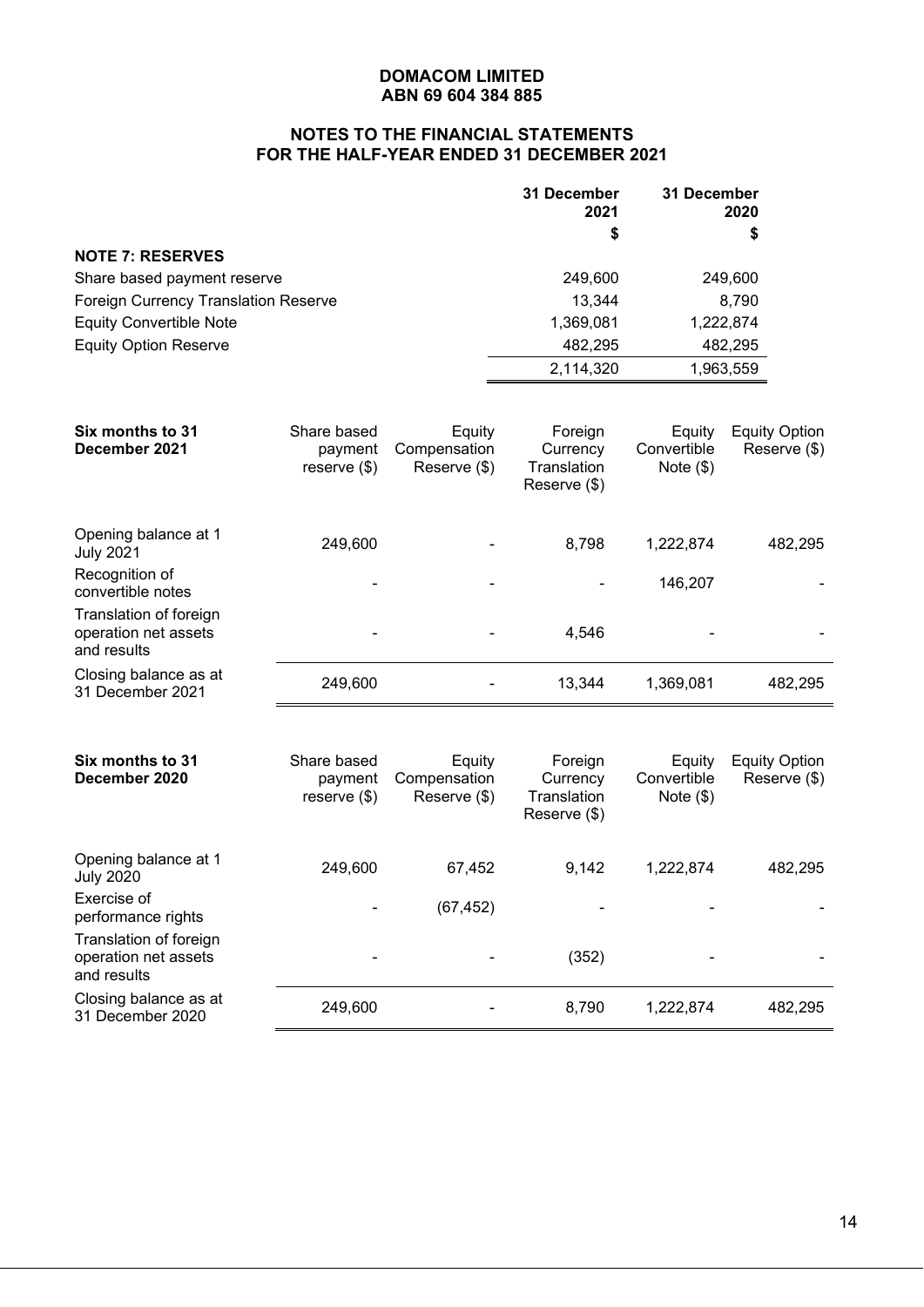## **NOTES TO THE FINANCIAL STATEMENTS FOR THE HALF-YEAR ENDED 31 DECEMBER 2021**

#### **NOTE 8: CONTINGENT LIABIILITY**

There are no contingent liabilities that require disclosure.

## **NOTE 9: SUBSEQUENT EVENTS**

Subsequent to balance date and prior to the issuing of this report, the following events have occurred:

AustAgri subsidiary Global Meat Exports Pty Ltd ("GME") has completed its purchase of the business operations and assets of Cedar Meats. The Revenue Recognition Agreement, under which there was a conditional agreement to onboard AustAgri into a DomaCom Sub-Fund ("Scheme"), had provisions for a termination fee of \$8.5 million plus GST if the Scheme was not implemented within the 30 day deadline provided for in that agreement. The Scheme was not implemented within the 30 day deadline provided for in the Revenue Recognition Agreement. It was DomaCom's position that the termination fee was therefore payable under the Revenue Recognition Agreement and was a debt due and owing to DomaCom. It was on this basis that DomaCom issued an invoice and statutory demand to GME for \$8.5 million plus GST. GME disputed that there was a debt owing by it under the Revenue Recognition Agreement and filed an application in the Supreme Court of Victoria to set aside the statutory demand. The application to set aside the statutory demand was filed on 20 January 2022. The first return of the application was listed in Court for 2 March 2022. However, prior this hearing, DomaCom and GME agreed to mediation that took place on 21 March 2022. On 24 March 2022 DomaCom entered into a Deed of Settlement with GME confirming that it will withdraw the statutory demand and the Supreme Court proceeding brought by GME will be dismissed by consent. Under the Deed of Settlement GME will pay DomaCom \$2.5 million plus GST in installments to be completed by no later than December 2023 (which may be accelerated in certain circumstances) An initial payment to DomaCom of \$500,000 plus GST was received on 31 March 2022.

On 1 December 2021 DomaCom made a submission to the ASX for reinstatement to quotation. On 28 January 2022, after a period of consultation, the ASX confirmed that a further capital raise was required before reinstatement can occur. DomaCom has therefore commenced a capital raise of up to \$2.3m at a price of \$0.066 through a placement to sophisticated and professional investors.

DomaCom entered into a Variation Deed with the Secured Noteholders prior to 31 December 2021 with a condition that the Company be readmitted for quotation by 1 February 2022. On 31 January 2022 the Secured Convertible Noteholders waived the Event of Default arising from the Company's Shares being suspended from trading prior to the date of the Variation Deed. In addition this condition has been waived until 30 April 2022.

There have been no other events subsequent to period end that require disclosure.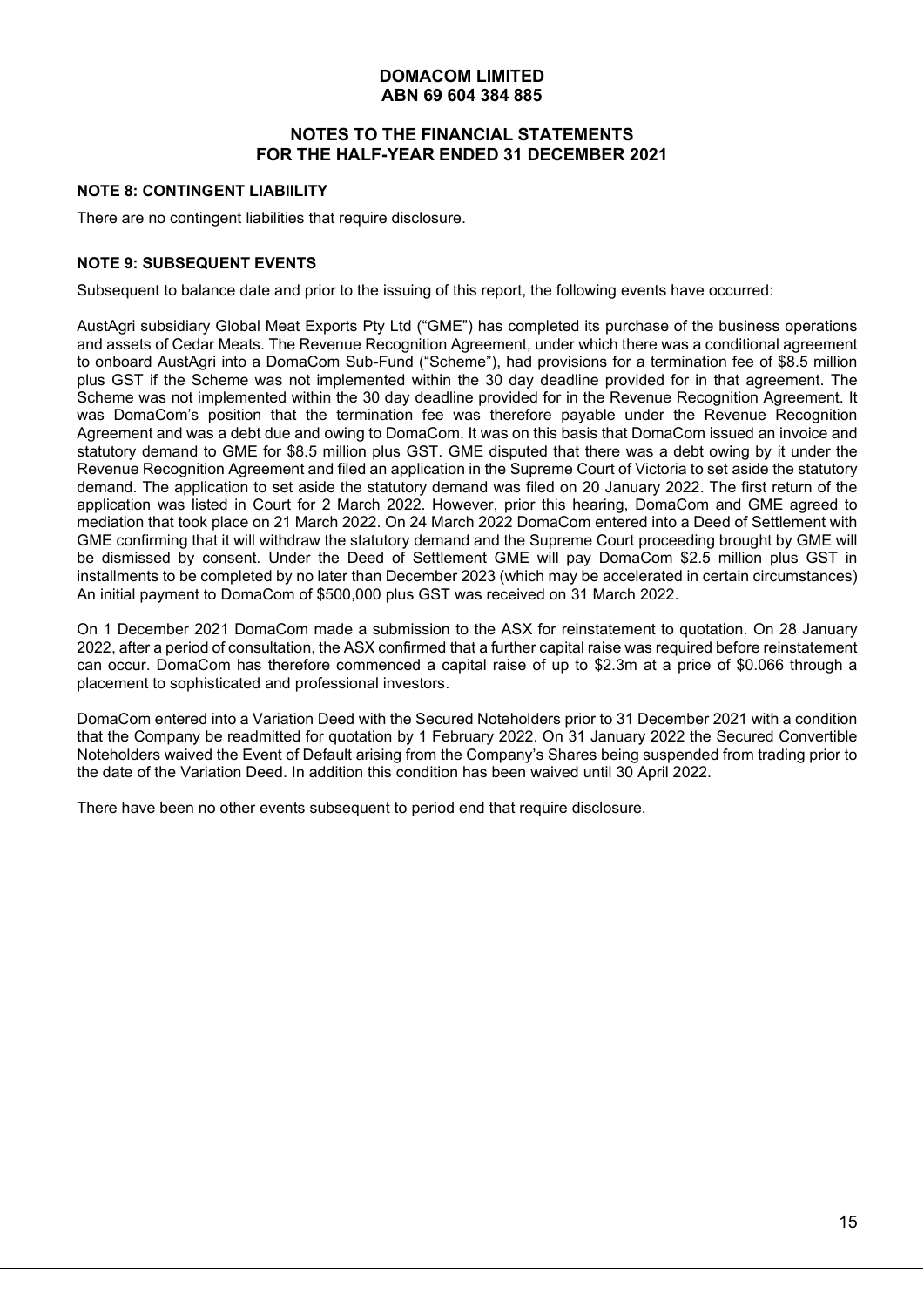## **DIRECTORS' DECLARATION**

In the opinion of the directors of DomaCom Limited

- a the consolidated financial statements and notes of DomaCom Limited are in accordance with the *Corporations Act 2001*, including:
	- i giving a true and fair view of its financial position as at 31 December 2021 and of its performance for the half-year ended on that date; and
	- ii complying with Accounting Standard AASB 134 Interim Financial Reporting; and
- b there are reasonable grounds to believe that DomaCom Limited will be able to pay its debts as and when they become due and payable.

Signed in accordance with a resolution of the directors:

 $\bigoplus$ 

Chairman 1 April 2022

**Grahame D Evans Arthur Naoumidis**<br>
Chairman **Arthur Naoumidis**<br>
Director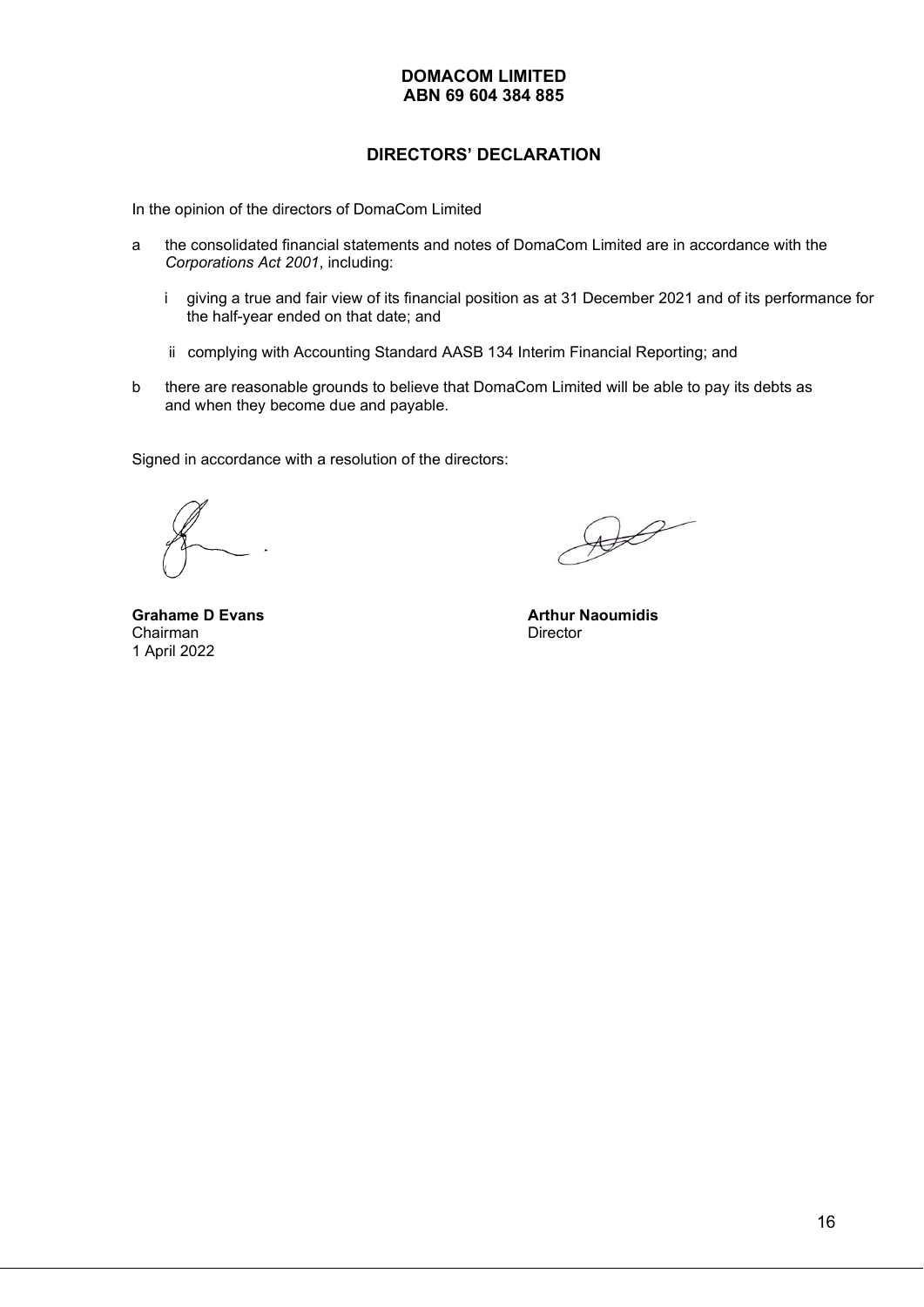

Collins Square, Tower 5 727 Collins Street Melbourne VIC 3008

Correspondence to: GPO Box 4736 Melbourne Victoria 3001

T +61 3 8320 2222 F +61 3 8320 2200 E info.vic@au.gt.com W www.grantthornton.com.au

# **Independent Auditor's Review Report**

To the Members of DomaCom Limited

**Report on the review of the half year-financial report** 

#### **Conclusion**

We have reviewed the accompanying half-year financial report of DomaCom Limited (the Company) and its subsidiaries (the Group), which comprises the consolidated statement of financial position as at 31 December 2021, and the consolidated statement of profit or loss and other comprehensive income, consolidated statement of changes in equity and consolidated statement of cash flows for the half year ended on that date, a description of accounting policies, other selected explanatory notes, and the directors' declaration.

Based on our review, which is not an audit, we have not become aware of any matter that makes us believe that the accompanying half-year financial report of DomaCom Limited does not comply with the *Corporations Act 2001* including:

(a) giving a true and fair view of the DomaCom Limited financial position as at 31 December 2021 and of its performance for the half-year ended on that date; and

(b) complying with Accounting Standard AASB 134 *Interim Financial Reporting* and the *Corporations Regulations 2001.*

#### **Basis for Conclusion**

We conducted our review in accordance with ASRE 2410 *Review of a Financial Report Performed by the Independent Auditor of the Entity*. Our responsibilities are further described in the Auditor's Responsibilities for the Review of the Financial Report section of our report. We are independent of the Company in accordance with the auditor independence requirements of the *Corporations Act 2001* and the ethical requirements of the Accounting Professional and Ethical Standards Board's APES 110 *Code of Ethics for Professional Accountants (including Independence Standards)* (the Code) that are relevant to our audit of the annual financial report in Australia. We have also fulfilled our other ethical responsibilities in accordance with the Code.

#### **Material uncertainty related to going concern**

We draw attention to Note 1 in the financial report, which indicates that the Group incurred a net loss of \$2,874,555 for the half year ended 31 December 2021 and, as of that date, the Group had a net working capital deficiency of \$2,773,020 and a net asset deficiency of \$1,106,993. As stated in Note 1, these events or conditions, along with other matters as set forth in Note 1, indicate that a material uncertainty exists that may cast significant doubt on the Group's ability to continue as a going concern. Our conclusion is not modified in respect of this matter.

Grant Thornton Audit Pty Ltd ACN 130 913 594 **www.grantthornton.com.au** a subsidiary or related entity of Grant Thornton Australia Ltd ABN 41 127 556 389

'Grant Thornton' refers to the brand under which the Grant Thornton member firms provide assurance, tax and advisory services to their clients and/or refers to one or more member firms, as the context requires. Grant Thornton Australia Ltd is a member firm of Grant Thornton International Ltd (GTIL). GTIL and the member firms are not a worldwide partnership. GTIL and each member firm is a separate legal entity. Services are delivered by the member firms. GTIL does not provide services to clients. GTIL and its member firms are not agents of, and do not obligate one another and are not liable for one another's acts or omissions. In the Australian context only, the use of the term 'Grant Thornton' may refer to Grant Thornton Australia Limited ABN 41 127 556 389 and its Australian subsidiaries and related entities. GTIL is not an Australian related entity to Grant Thornton Australia Limited.